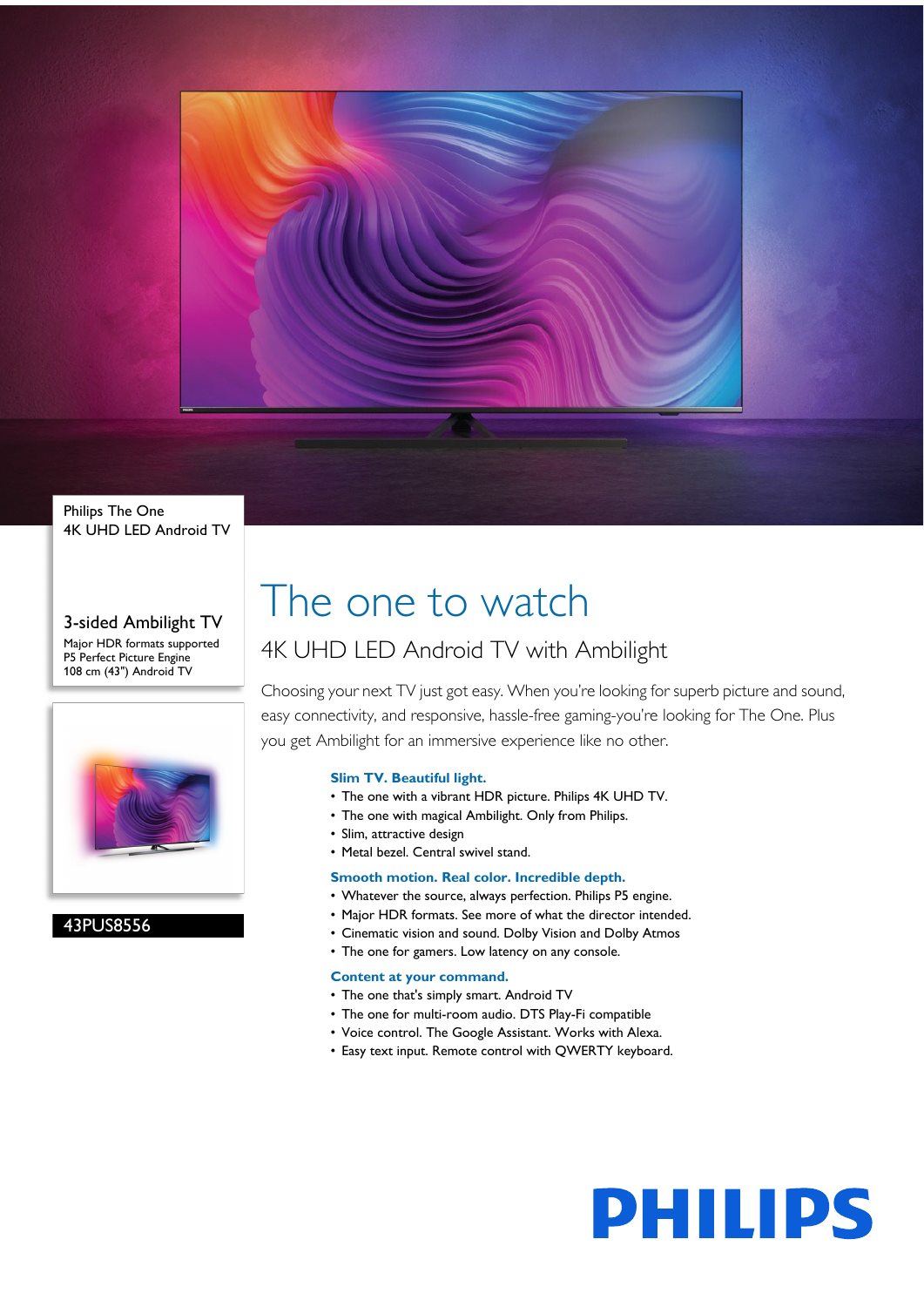### **Highlights**

### **3-sided Ambilight**



With Philips Ambilight every moment feels closer. Intelligent LEDs around the edge of the TV respond to the on-screen action and emit an immersive glow that's simply captivating. Experience it once and wonder how you enjoyed TV without it.

### **Dolby Vision + Dolby Atmos**



Support for Dolby's premium sound and video formats means the HDR content you watch will look-and sound-glorious. You'll enjoy a picture that reflects the director's original intentions and experience spacious sound with real clarity and depth.

Your Philips Android TV gives you the content

you want-when you want it. You can customize the home screen to display your favorite apps, making it simple to start streaming the movies and shows you love. Or

pick up where you left off.

### **Philips P5 Picture Engine**



The Philips P5 engine delivers a picture as brilliant as the content you love. Details have noticeably more depth. Colors are vivid, while skin tones look natural. Contrast is so crisp you'll feel every detail. Motion is perfectly smooth.

### **Vibrant HDR picture**



Your Philips 4K UHD TV is compatible with all major HDR formats, including Dolby Vision. Whether it's a must-watch series or the latest video game, shadows will be deeper. Bright surfaces will shine. Colors will be truer.

### **DTS Play-Fi compatible**



With DTS Play-Fi on your Philips TV you can connect to compatible speakers in any room. Got wireless speakers in the kitchen? Listen to the movie while you make a snack, or keep up with the sports commentary while you get everyone drinks.

### **HDMI 2.1 VRR and low latency**



Your Philips TV boasts the latest HDMI 2.1 connectivity, and the TV automatically switches to a low latency setting when you start playing a game on your console. VRR is supported for smooth fast-action gameplay. Ambilight's gaming mode brings the thrill right into the room.

### **AI voice control**



Push a button on the remote to talk to the Google Assistant. Control the TV or Google Assistant-compatible smart home devices with your voice. Or ask Alexa to control the TV via Alexa-enabled devices.

### **Remote with QWERTY keyboard**

Your TV's remote control has a full QWERTYbased keyboard integrated into its rear side, making text input a whole lot quicker. Typing passwords for your streaming accounts, searching for content, and entering web addresses has never been easier.



**Android TV**

**MDolby** Vision-Atmos

androidty

 $and\text{roidtv}$ 





dts Aplay-fr



 $\bullet$  Ok Google